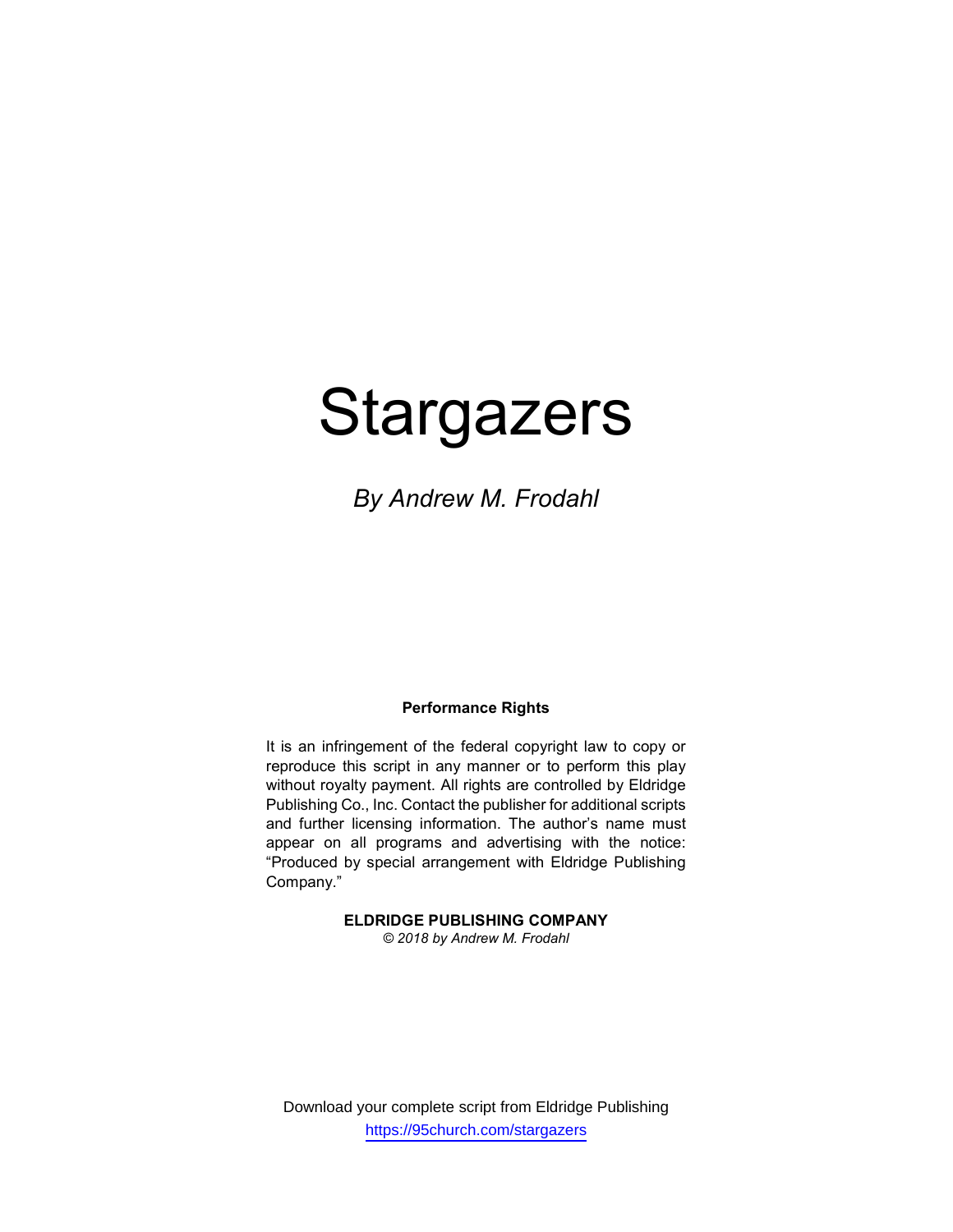**Stargazers**  $-2 -$ 

# **DEDICATION**

This play is dedicated to my dear friend and the sister I never had Teisha Priest. Thank you for all the years of encouragement and laughter. You continue to be a source of positive feedback both in writing and in life. Thanks for your support and prayers.

# STORY OF THE PLAY

Ever wanted to walk in the footsteps of Mary and Joseph along the nativity trail? Stargazer Holy Land Tours promises that you will experience what it was like as you journey from Nazareth to Bethlehem, just like they did over 2,000 years ago. Not only will you step where they stepped, but you will do it in style. The tour promises luxury yurts, the finest Jewish cuisine, and an expert tour guide. But sometimes the amenities in the brochure are just too good to be true. Join the retired Pastor and his wife, a newlywed couple, a travel critic, a photographer, and two missionary interns as they quickly realize their tour guide doesn't really have a clue where they are or what he is doing. Will the weary travelers overcome the scorpions, dehydration, land mines, man-eating lions, Bedouin bandits, poor accommodations, lack of food, and the incompetence of their tour guide? Will they reach Bethlehem by Christmas?

Running Time: about an hour.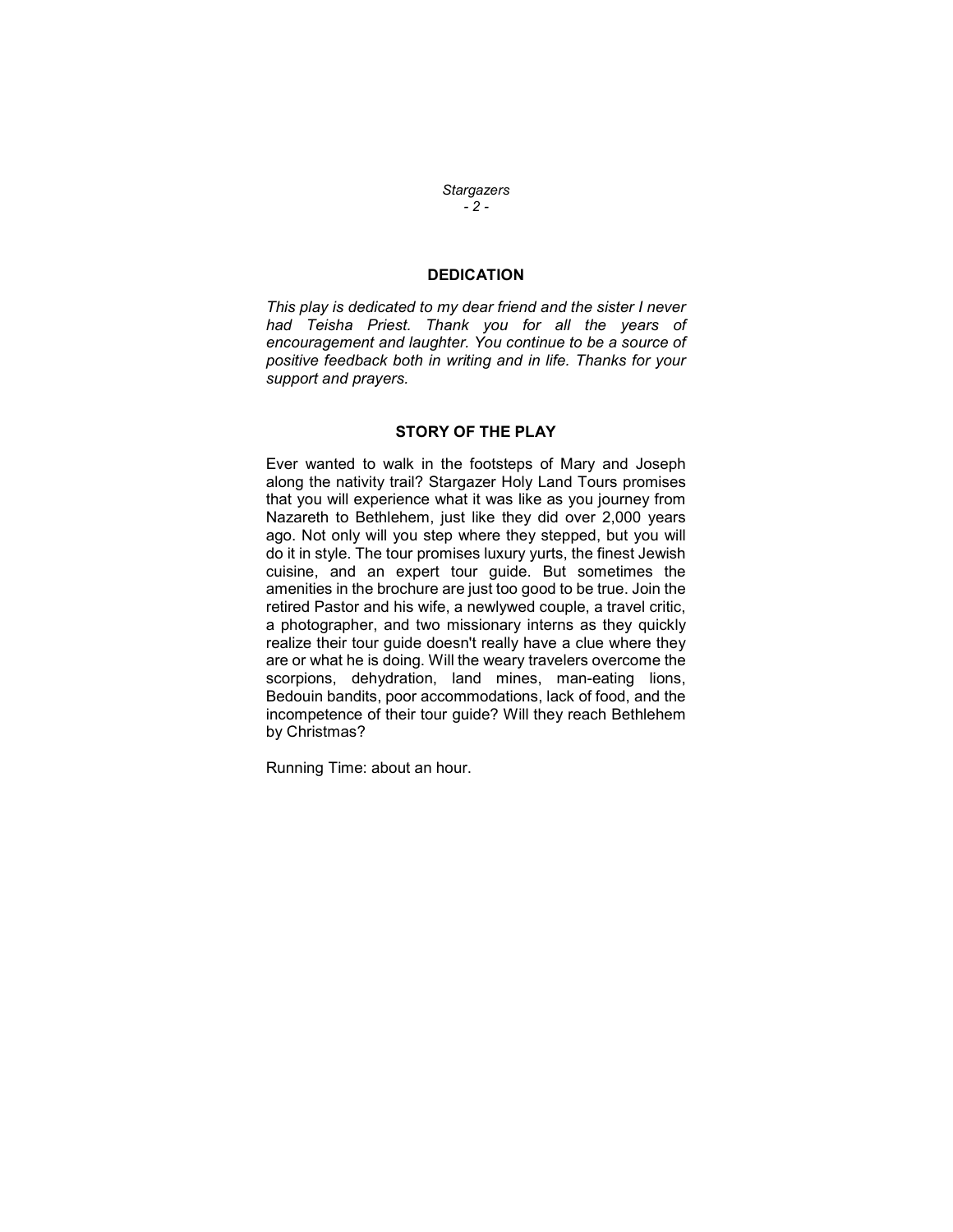# **Stargazers**  $-3 -$

# CAST OF CHARACTERS

(4 M, 6 W)

- WES: *(male)* A mid-twenties to early thirties missionary intern. He is more interested in Amy, than in serving.
- AMY: *(female)* A mid-twenties to early thirties missionary intern. She is all business. She wants to do everything she can right as unto the Lord.
- FAROUK: (male) Middle-aged man who failed as a Disney World tour guide. He has now taken advantage of the recent vacancy for lead tour guide for Stargazer Holy Land Tours.
- MARK WITHERS: (male) Late sixties, a retired pastor of a small country church. This vacation has been a lifelong dream.
- GINNY WITHERS: (female) Late sixties, Mark's wife. She has a strong bond with her Uncle Dan, now deceased. She is a lady who finds humor where there really isn't much. But she truly has the joy of the Lord.
- LUCAS BOWERS: (male) Mid-twenties newlywed who is not impressed with the destination of their honeymoon.
- BROOKE BOWERS: (female) Lucas' new bride. Her parents bought them this trip for their honeymoon in hopes that maybe Lucas would have a religious experience.
- TEISHA MULLIVER: (female) The world-famous travel critic of T. Mulliver's Travels. This was not her idea of a vacation, nor a trip worthy of blogging about.
- JOYCE MULLIVER: (female) Teisha's sarcastic sister. She is a night photographer specializing in photos of the stars. This trip was on her bucket list.
- GIGI: (female) The Middle East version of Siri. This can be a pre-recorded voice-over, or done from an actor offstage.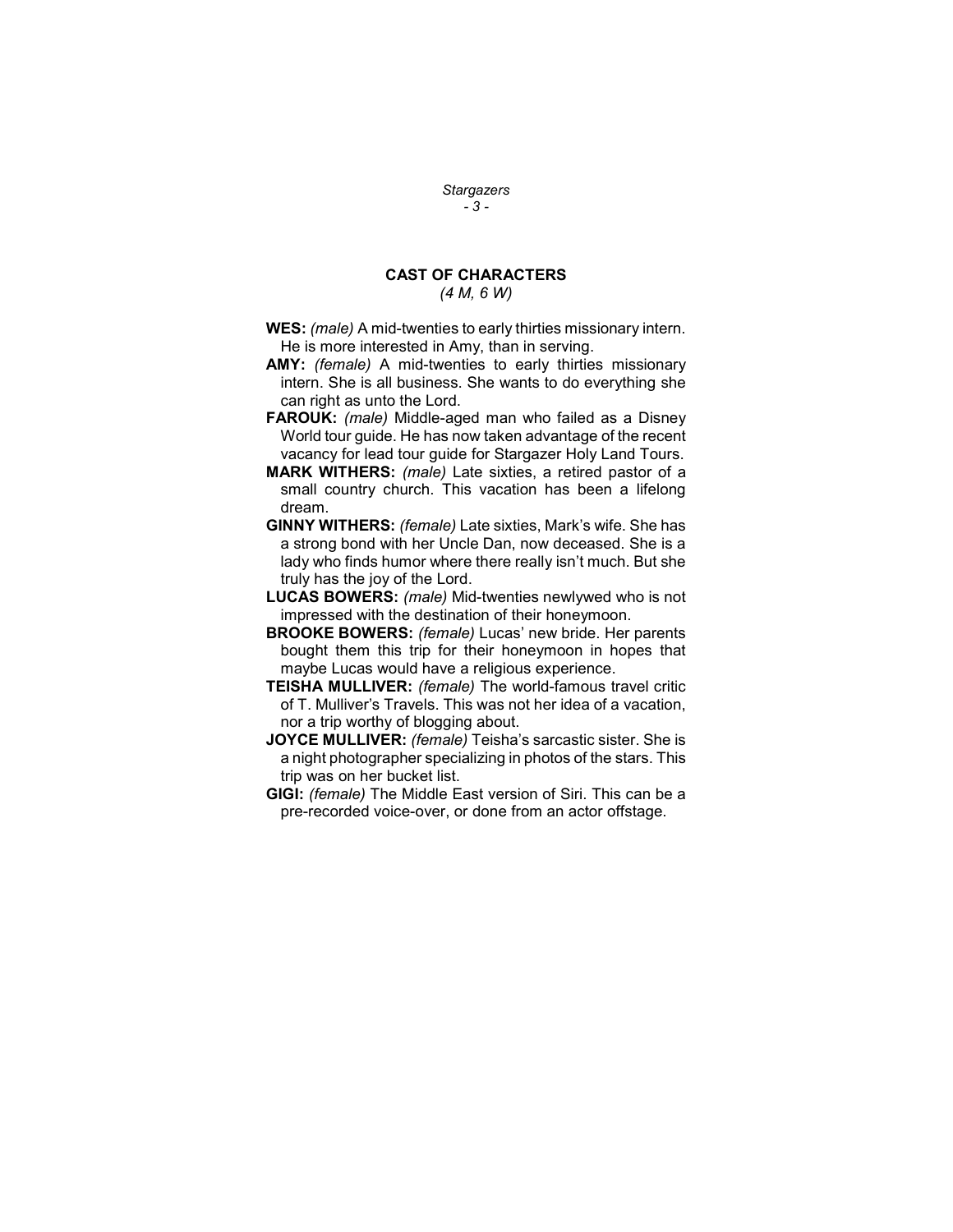#### **Stargazers**  $-4-$

## SYNOPSIS OF SCENES

Scene 1: Nativity Trail – Day One Scene 2: Nativity Trail – Nightfall Scene 3: Nativity Trail – Day Three Scene 4: Nativity Trail – Day Four Scene 5: Nativity Trail – Nightfall

#### SETTING

The Nativity Trail in Israel. The stage has a backdrop of desert and palm trees, basically a Middle Eastern landscape. Far down stage left is a campfire. A few palm trees or cacti can dot the stage for extra scenery. A few boulders big enough to sit on are near the campfire along with stump 'chairs.' For Scene 5, a crude remains of a stable is either stage right or left. The stable should look like it has survived for two thousand years.

#### PROPS

Binoculars, Disney World map, bomb sign that says 'DANGER MINE FIELD,' brochure, camera, missionary handbook, pebbles, (6) sleeping bags, audio recorder, coffee pot, urn, (4) cans of SpaghettiOs, small bowls, hatchet, (8) backpacks, yurt fabric, (2) cell phones, empty water jugs, water stick, canteen, knife, mini-shovel, dog bone, pen, bowls, palm branches, twigs for fire, shawl, pillow, headband, innkeeper hat, sheep head, cow head, donkey head, angel wings, staff, baby, manger, cloth, straw.

#### COSTUMES\*

WES – Jeans and a flannel shirt.

AMY – She should be in the best hiking gear. Top of the line.

FAROUK – Dressed like a boy scout leader. Or in full safari gear. The more over-the-top ludicrous, the better.

MARK WITHERS – Comfortable, casual clothes.

GINNY WITHERS – Comfortable, casual clothes.

LUCAS BOWERS – Like he ordered his clothes right out of the L.L. Bean catalogue.

BROOKE BOWERS – Same as Lucas, from L.L. Bean.

TEISHA MULLIVER – Not dressed for nature.

JOYCE MULLIVER – Same as Lucas and Brooke, from L.L. Bean. \*These are mostly suggestions. Feel free to be creative.

#### SOUND EFFECTS

Scene 2: Thunder Scene 4: Lion's roar Scene 5: Thunder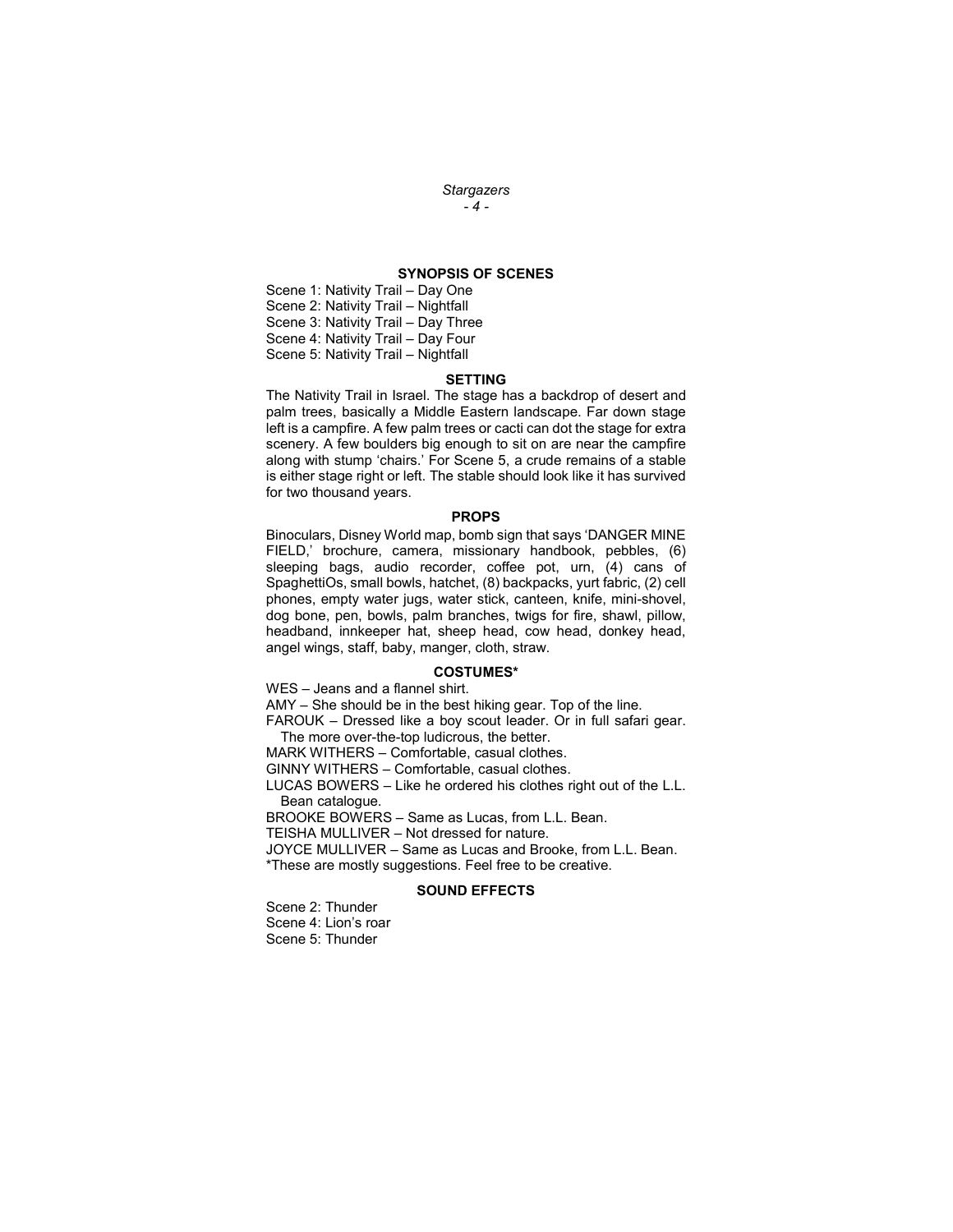**Stargazers** - 5 -

# Scene 1

(AT RISE: The Nativity Trail. The backdrop is of the Judean wilderness. Rolling hills & palms. A tour guide named FAROUK is holding a map and peering off into the distance. Two interns, AMY and WES, are right behind him. Six tourists – MARK, GINNY, LUCAS, BROOKE, TEISHA, and JOYCE – are behind them. Brooke is carrying an urn. Farouk looks in his binoculars, and it's obvious that he is lost.)

WES: He has no idea where he is going.

AMY: Shh! Don't say that. You'll scare the tourists.

WES: Amy, he is lost. We've made a complete circle in the past hour.

AMY: No, Wes. You don't become a tour guide of an international touring agency if you don't know where you are going. I'm sure he has been doing this trail for decades.

LUCAS: My feet! Are we stopping for the night anytime soon? BROOKE: Babe, don't complain. I'm sure we are almost there.

**TEISHA:** Losing the donkeys hasn't helped my back any.

JOYCE: Oh, Teisha, where is your sense of adventure?

TEISHA: The brochure said pack mules will handle all luggage.

JOYCE: Well, that was before the intern sneezed and scared them off.

WES: That wasn't my fault! (To AMY.) Someone forgot to tie them.

AMY: They were tied!

GINNY: Not very tight, dear.

MARK: (Excited.) Ginny, can you believe it? This dirt, right here, (Picks up dirt.) is the same dirt Mary and Joseph trod! This air we are breathing, (Breathes in.) is the same air the mother of our Lord inhaled!

GINNY: Oh, he is so excited.

LUCAS: Dude, it's dirt covered in donkey dung.

- **BROOKE:** Do you mind me asking why you are carrying that lovely vase?
- GINNY: Oh, (Laughs.) sweetie, this isn't a vase. It's an urn.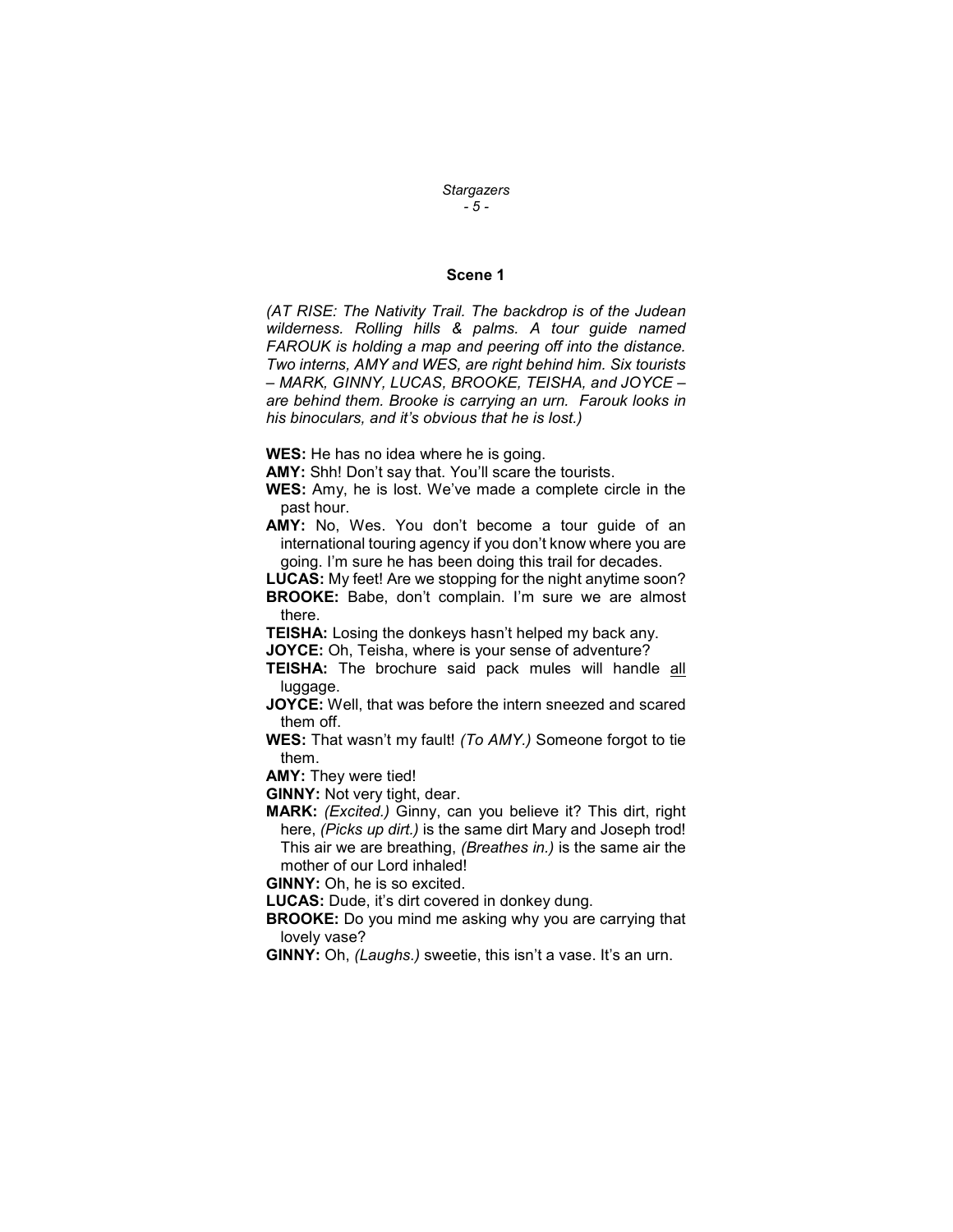#### **Stargazers**  $-6 -$

WES: An urn? You're carrying around a body? Gross.

GINNY: Not just some body, it's my dear Uncle Dan. God rest his soul. He paid for this trip.

### BROOKE: He did?

GINNY: Yes… you see, Mark and I have dreamed of this vacation all our lives. But with Mark being a pastor for forty years of a small country church, it doesn't leave you with much savings. But when my Uncle Dan passed, he wanted his ashes spread over the fields of Bethlehem, where the shepherds had watched by night.

BROOKE: Oh, wow, interesting.

GINNY: He left enough money in his will for us to turn it into a vacation.

LUCAS: This is no vacation, lady. I feel like I'm on the run from the law. Hawaii… now that would have been a honeymoon.

BROOKE: Babe, don't start.

GINNY: Honeymoon?

**BROOKE:** This is our honeymoon.

MARK: Congratulations! And you picked travelling this historic trail. Well done!

LUCAS: I didn't pick anything! I wanted Hawaii.

**BROOKE:** Babe, this was a gift. I couldn't say no and hurt my parents' feelings.

LUCAS: So, I suffer? I know why they sent us here, Brooke.

BROOKE: It's pretty?

LUCAS: Pretty awful!

- MARK: This shows us how rough it was for Mary and Joseph long ago. Back then they didn't have the luxuries we have when travelling. Warm cots inside a luxury yurt powered by generators. Why, we won't even miss Wheel of Fortune.
- **BROOKE:** (Remembering.) That's right, hun, the luxury yurts. Won't be long and we will be all cozy and snuggled up in our own private yurt.

GINNY: Why did her parents pick this trip?

LUCAS: Her parents want me to have a religious experience. They're a couple of faith feelers.

BROOKE: Lucas!

GINNY: Sounds like my kind of folk. Ha-ha. No offense.